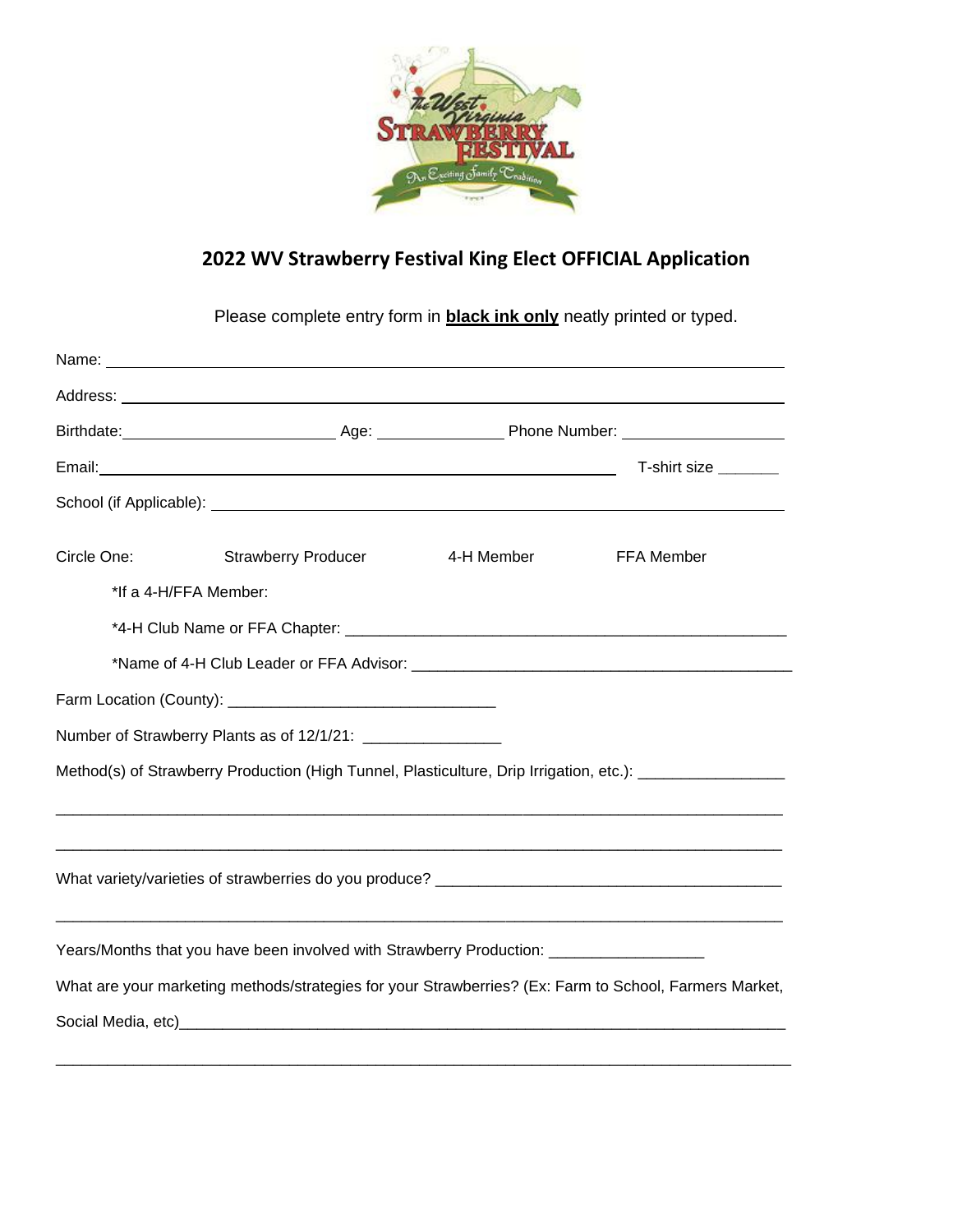| Signature<br><b>. .</b><br>. |  |
|------------------------------|--|
|                              |  |

\*\*Guardian Consent Signature if under the Age of 18\_\_\_\_\_\_\_\_\_\_\_\_\_\_\_\_\_\_\_\_\_\_\_\_\_\_\_\_\_\_

Please read all Rules and Regulations for the 2022 WV Strawberry Festival King Elect. If you have any questions concerning the schedule of events or requirements, please contact

> Royalty director, Kristy Spencer at 304-516-1751

DEADLINE for King Elect Application is **February 24, 2022**. Must Return completed Application to:

## **WVU Extension Office – Upshur County 91 W Main St. Suite 102 Buckhannon, WV 26201 304-473-4208**